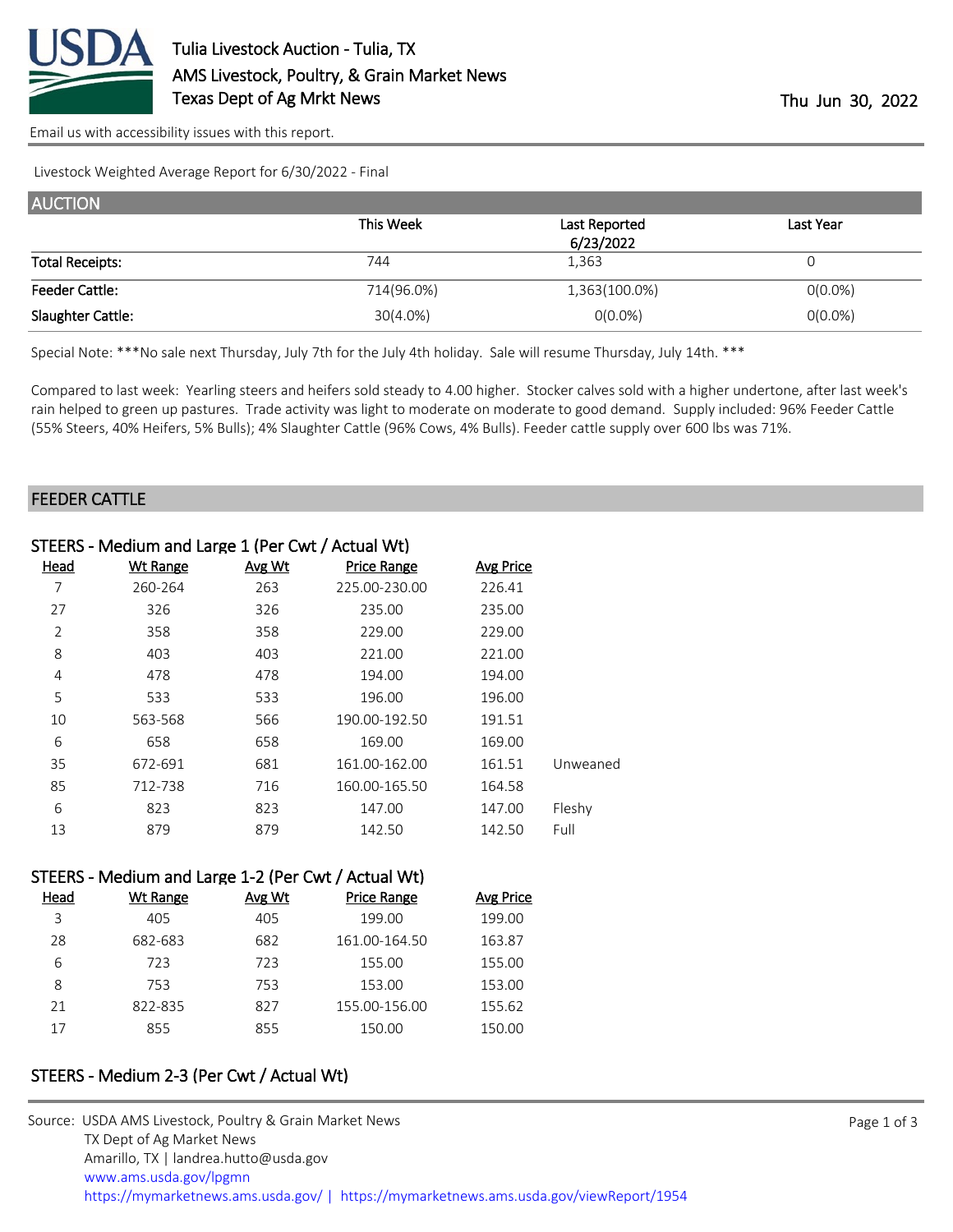

[Email us with accessibility issues with this report.](mailto:mars@ams.usda.gov?subject=508%20issue)

| <b>Head</b>           | <b>Wt Range</b>                                    | Avg Wt         | <b>Price Range</b>                                   | <b>Avg Price</b>           |                            |
|-----------------------|----------------------------------------------------|----------------|------------------------------------------------------|----------------------------|----------------------------|
| $\overline{7}$        | 603                                                | 603            | 124.00                                               | 124.00                     |                            |
|                       |                                                    |                |                                                      |                            |                            |
|                       | HEIFERS - Medium and Large 1 (Per Cwt / Actual Wt) |                |                                                      |                            |                            |
| <b>Head</b><br>$17\,$ | <b>Wt Range</b><br>270-298                         | Avg Wt<br>290  | <b>Price Range</b><br>202.00-204.00                  | <b>Avg Price</b><br>202.55 |                            |
| 15                    | 332                                                | 332            | 200.00                                               | 200.00                     |                            |
| 11                    | 475                                                | 475            | 170.00                                               | 170.00                     |                            |
|                       | 515-548                                            | 532            | 166.00-170.00                                        | 167.94                     |                            |
| 8<br>9                | 576                                                | 576            | 154.00                                               | 154.00                     |                            |
| 7                     | 600                                                |                |                                                      | 150.00                     |                            |
|                       |                                                    | 600<br>677     | 150.00                                               |                            |                            |
| 87                    | 674-697                                            |                | 146.00-154.00                                        | 153.05                     |                            |
| 9                     | 728                                                | 728            | 131.00                                               | 131.00                     | Fleshy                     |
| 4                     | 798                                                | 798            | 135.00                                               | 135.00                     | Fleshy                     |
| $\overline{7}$        | 757                                                | 757            | 130.00                                               | 130.00                     | Full                       |
|                       |                                                    |                | HEIFERS - Medium and Large 1-2 (Per Cwt / Actual Wt) |                            |                            |
| <b>Head</b>           | <b>Wt Range</b>                                    | Avg Wt         | <b>Price Range</b>                                   | <b>Avg Price</b>           |                            |
| 8                     | 394                                                | 394            | 170.00                                               | 170.00                     |                            |
|                       | 653-682                                            | 660            | 140.00-149.00                                        | 144.84                     |                            |
|                       |                                                    |                |                                                      |                            |                            |
| 26                    |                                                    |                |                                                      |                            |                            |
| 8                     | 770                                                | 770            | 134.00                                               | 134.00                     | Fleshy                     |
|                       |                                                    |                |                                                      |                            |                            |
| <b>Head</b>           | BULLS - Medium and Large 1 (Per Cwt / Actual Wt)   |                |                                                      |                            |                            |
| 4                     | <b>Wt Range</b><br>351                             | Avg Wt<br>351  | <b>Price Range</b><br>224.00                         | <b>Avg Price</b><br>224.00 |                            |
| 13                    | 453-473                                            | 464            | 190.00-197.00                                        | 193.84                     |                            |
|                       |                                                    |                |                                                      |                            |                            |
| 3<br>9                | 545                                                | 545            | 171.00                                               | 171.00                     |                            |
|                       | 608                                                | 608            | 162.00                                               | 162.00                     |                            |
|                       | <b>SLAUGHTER CATTLE</b>                            |                |                                                      |                            |                            |
|                       |                                                    |                |                                                      |                            |                            |
|                       | COWS - Breaker 75-80% (Per Cwt / Actual Wt)        |                |                                                      |                            |                            |
| <u>Head</u>           | <b>Wt Range</b>                                    | Avg Wt         | <b>Price Range</b>                                   | <b>Avg Price</b>           | Dressing                   |
| $\mathbf{1}$          | 1495                                               | 1495           | 82.50                                                | 82.50                      | Average                    |
|                       | COWS - Boner 80-85% (Per Cwt / Actual Wt)          |                |                                                      |                            |                            |
|                       | <b>Wt Range</b>                                    |                |                                                      |                            | <b>Dressing</b>            |
| <b>Head</b><br>11     | 1140-1460                                          | Avg Wt<br>1257 | <b>Price Range</b><br>80.00-82.50                    | <b>Avg Price</b><br>81.20  |                            |
| 3                     | 1205-1430                                          | 1288           | 85.00-90.00                                          | 86.56                      | Average<br>High            |
|                       |                                                    |                |                                                      |                            |                            |
|                       | COWS - Lean 85-90% (Per Cwt / Actual Wt)           |                |                                                      |                            |                            |
| <b>Head</b><br>5      | <b>Wt Range</b><br>895-1215                        | Avg Wt<br>1035 | <b>Price Range</b><br>75.00-80.00                    | <b>Avg Price</b><br>77.19  | <b>Dressing</b><br>Average |